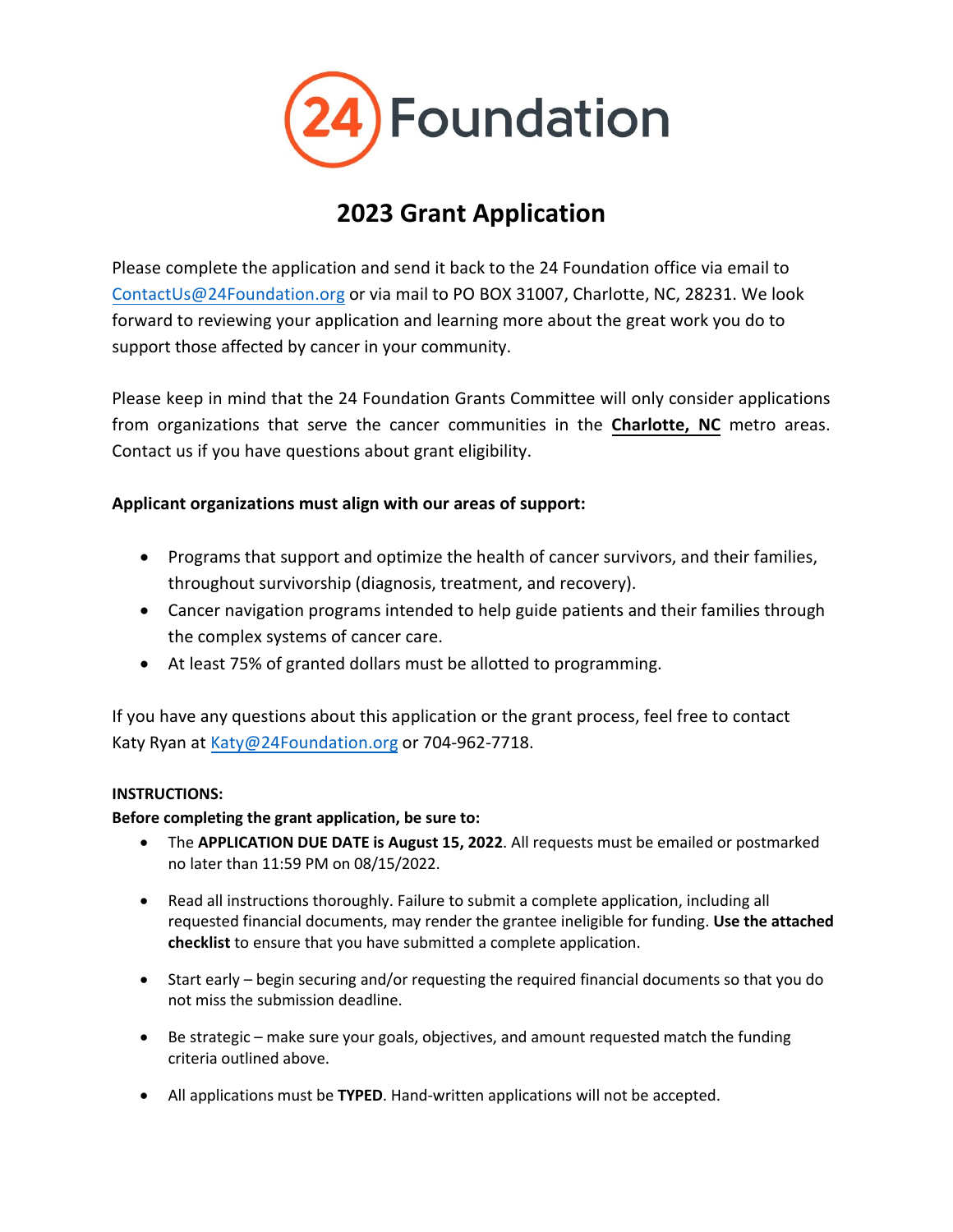## **GRANT CHECKLIST**

**Incomplete applications may be ineligible for funding**

*Be sure your application includes: (check this list off to make certain your application is complete!)*

| Completed Grant Application Cover Sheet with contact information                                                                                  |
|---------------------------------------------------------------------------------------------------------------------------------------------------|
| Copy of the organization's IRS 501(c)(3) tax determination letter                                                                                 |
| A completed Grant Proposal Narrative not exceeding stated character limits (excluding attachments)                                                |
| IRS Form 990, most recent                                                                                                                         |
| Itemized Annual Budget for your organization's current fiscal year (existing organizational budget or<br>completed optional worksheet)            |
| Itemized Program Budget, listing income and expenses, for this specific grant (existing organizational<br>budget or completed optional worksheet) |
| Your organization's most recent AUDITED financial statement or IRS Form 990, if applicable                                                        |
| Your organization's latest annual report or summary of the prior year's activities (submit as<br>attachments)                                     |
| <b>Current Board list and affiliations</b>                                                                                                        |
| List of key staff and their job duties                                                                                                            |
| Letters of support and/or recent reviews or articles (if available)                                                                               |
| An attached explanation if any of the above required documents cannot be submitted                                                                |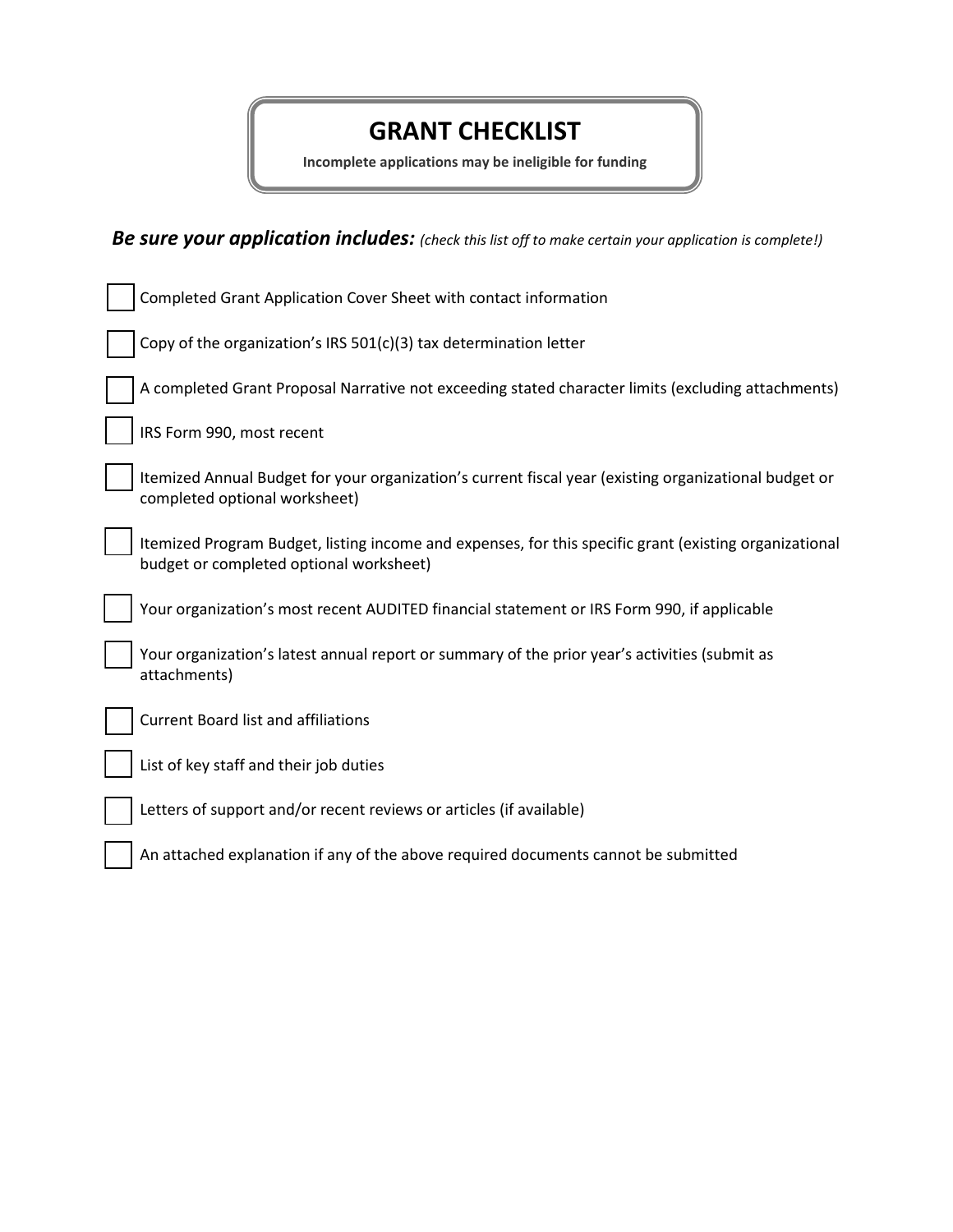# **GRANT COVER WORKSHEET**

| Legal Name (as designated on 501c3)<br><u>Legal Name</u> (as designated on 501c3)                                    |  |  |  |
|----------------------------------------------------------------------------------------------------------------------|--|--|--|
|                                                                                                                      |  |  |  |
|                                                                                                                      |  |  |  |
| <u> 1989 - Andrea Santa Andrea Santa Andrea Santa Andrea Santa Andrea Santa Andrea Santa Andrea Santa Andrea San</u> |  |  |  |
|                                                                                                                      |  |  |  |
|                                                                                                                      |  |  |  |
|                                                                                                                      |  |  |  |
| Current Board President: 1988 and 2008 and 2008 and 2008 and 2008 and 2008 and 2008 and 2008 and 2008 and 2008       |  |  |  |
|                                                                                                                      |  |  |  |
|                                                                                                                      |  |  |  |
|                                                                                                                      |  |  |  |
|                                                                                                                      |  |  |  |
|                                                                                                                      |  |  |  |
| Yes/No: \[912] Please attach IRS designation letter)                                                                 |  |  |  |
|                                                                                                                      |  |  |  |
|                                                                                                                      |  |  |  |
|                                                                                                                      |  |  |  |
|                                                                                                                      |  |  |  |
| Program Support for cancer navigation                                                                                |  |  |  |
| programs intended to help guide patients and                                                                         |  |  |  |
| their families through the complex systems of                                                                        |  |  |  |
| cancer care.                                                                                                         |  |  |  |
| Other:                                                                                                               |  |  |  |
|                                                                                                                      |  |  |  |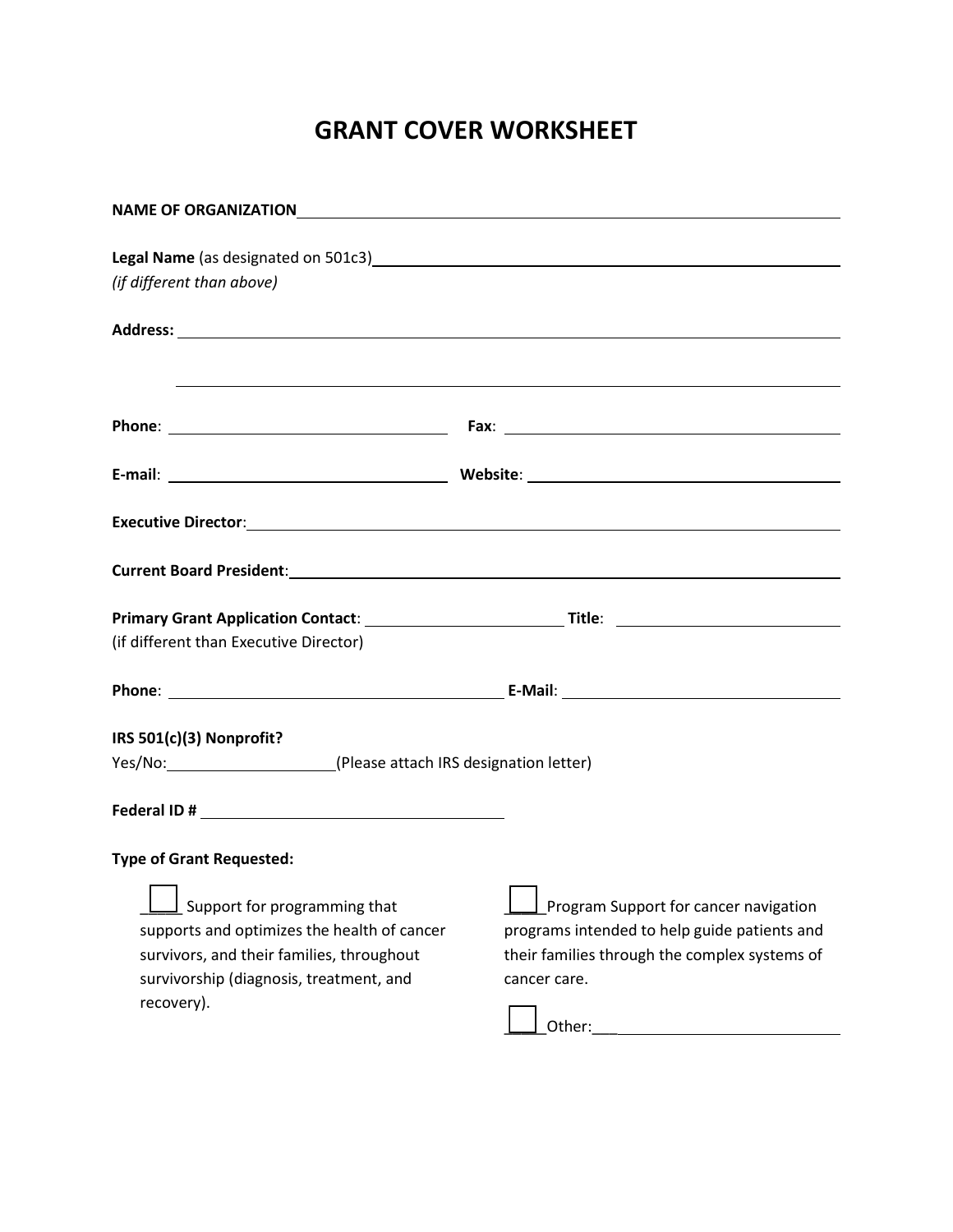

| Name of Program/Project: Name of Program/Project:                                                                   |                                                                                                      |  |  |  |
|---------------------------------------------------------------------------------------------------------------------|------------------------------------------------------------------------------------------------------|--|--|--|
| Application Deadline: Postmarked or emailed by 08/15/2022                                                           |                                                                                                      |  |  |  |
|                                                                                                                     |                                                                                                      |  |  |  |
|                                                                                                                     | Total Program/Project Budget: __________________________Duration of grant requested: _______________ |  |  |  |
|                                                                                                                     | Total Organizational Budget for current year: Fiscal Year End: Fiscal Year End:                      |  |  |  |
| State your organization's mission:                                                                                  |                                                                                                      |  |  |  |
| Have you previously applied to 24 Foundation?<br>$\Box$ Yes<br>$\Box$ No<br>If yes, was your request funded?<br>Yes |                                                                                                      |  |  |  |
| List of three largest funders in the last fiscal year and grant amount.                                             |                                                                                                      |  |  |  |
| 1. Funder _________________________                                                                                 |                                                                                                      |  |  |  |
| 2. Funder ___________________________                                                                               |                                                                                                      |  |  |  |
| 3.<br>Funder ___________________________                                                                            |                                                                                                      |  |  |  |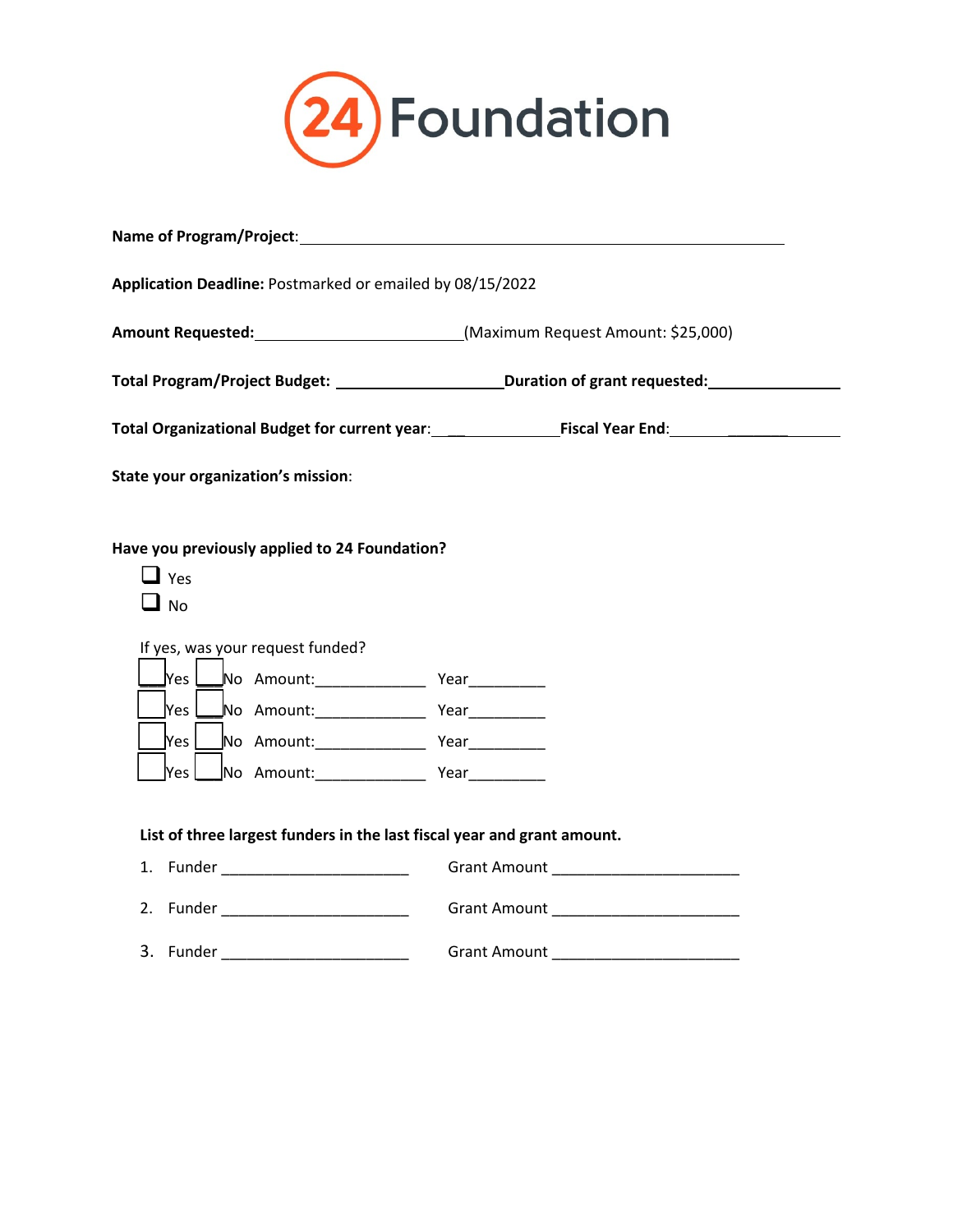### **GRANT NARRATIVE**

## **2023 Program/Project Summary**

Please provide a concrete and concise answer to the following questions. All answers will be limited to the noted amount of characters. Answers exceeding the character limit will not be considered.

- **1.** Project/Program Title:
- **2.** Describe the program/project, including the purpose and the goals: (*1200-character limit)*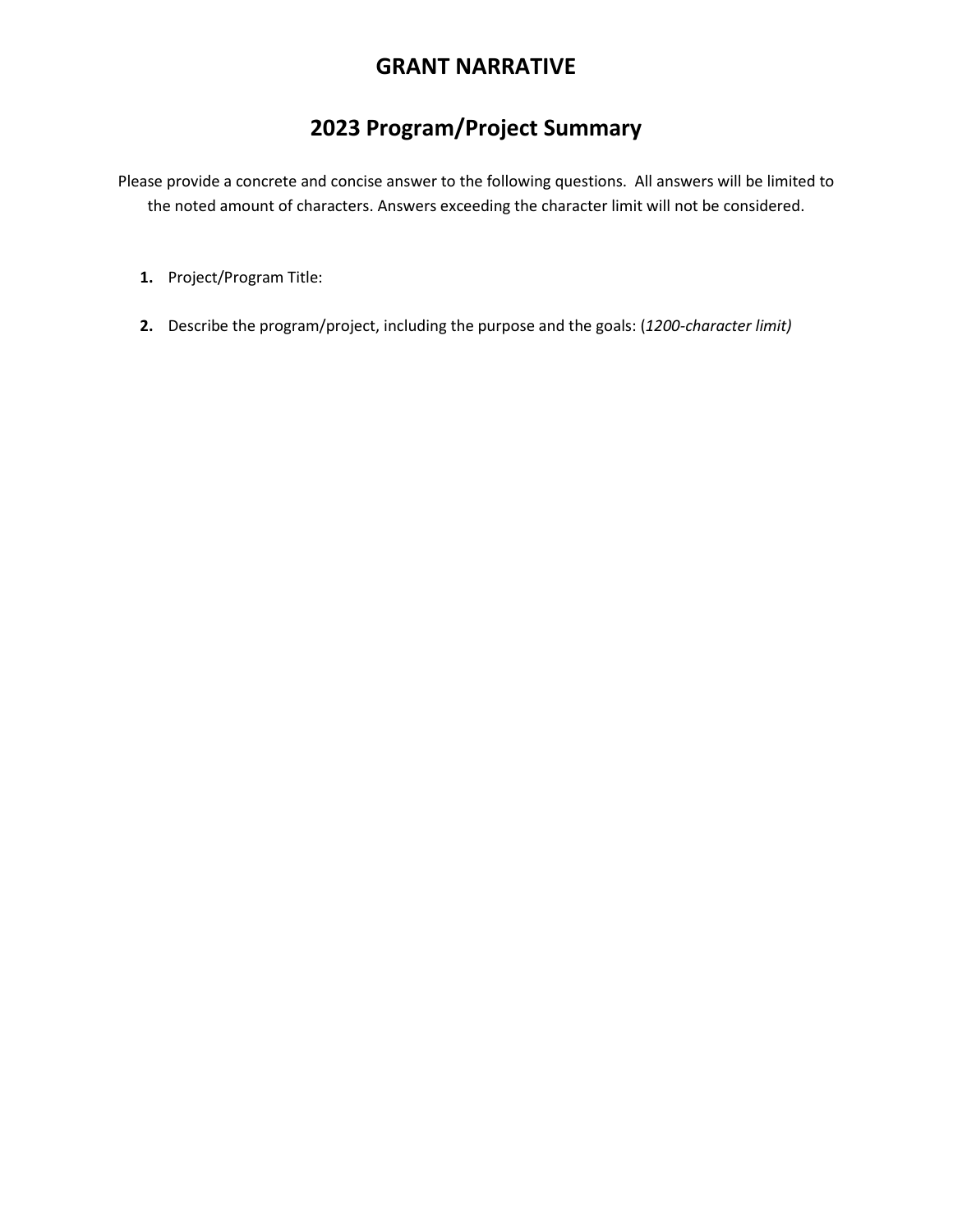**3.** Describe the need for the project, stating its significance to our community: (*1200-character limit)*

**4.** How many individuals do you estimate the project will benefit: (*500-character limit)*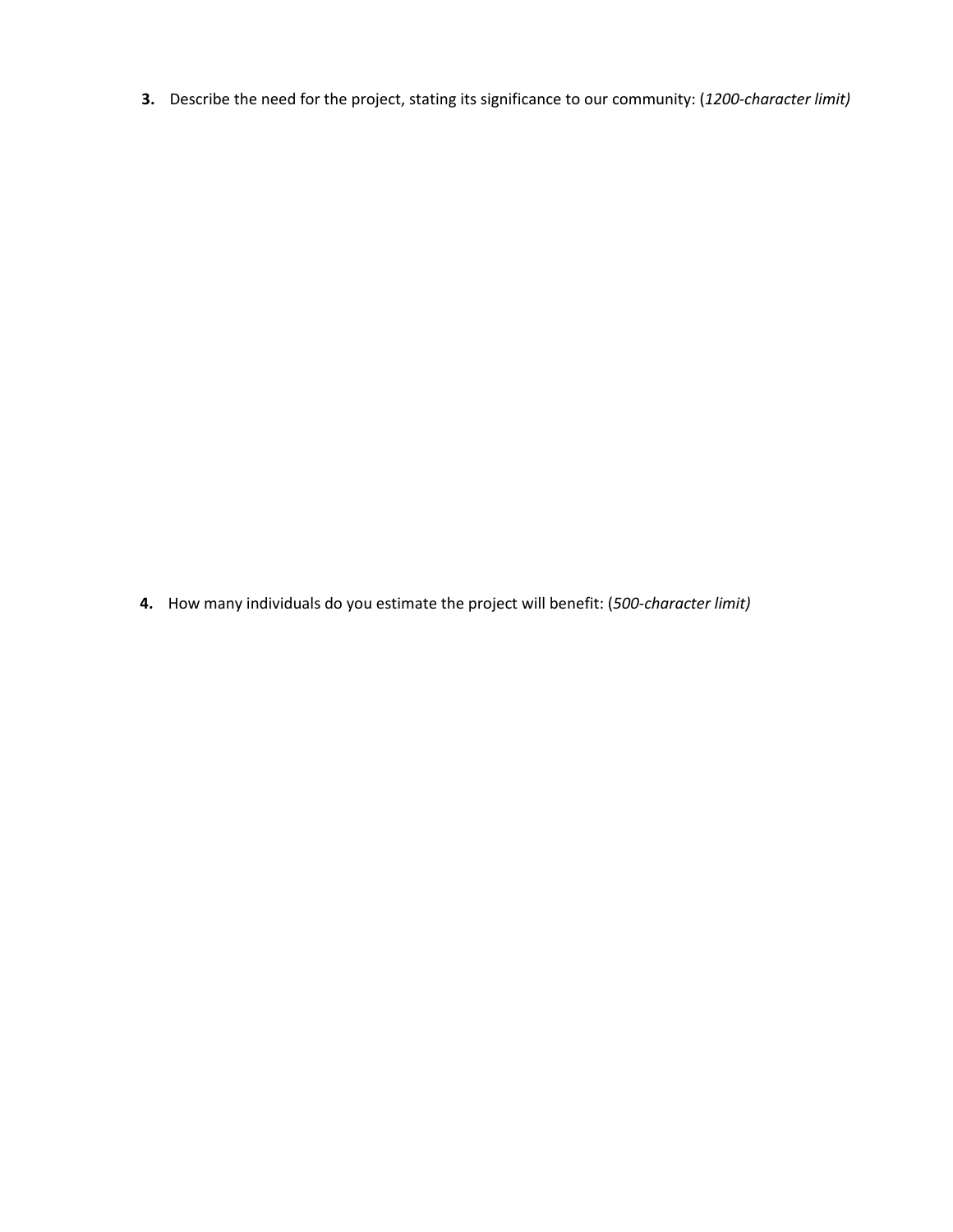**5.** Geographic location of impact (250-character limit):

**6.** Demographics of Program Participants (250-character limit):

**7.** Describe the metrics that will be used to measure success: (*250-character limit)*

**8.** How will a partnership with 24 Foundation benefit the project? (250-character limit):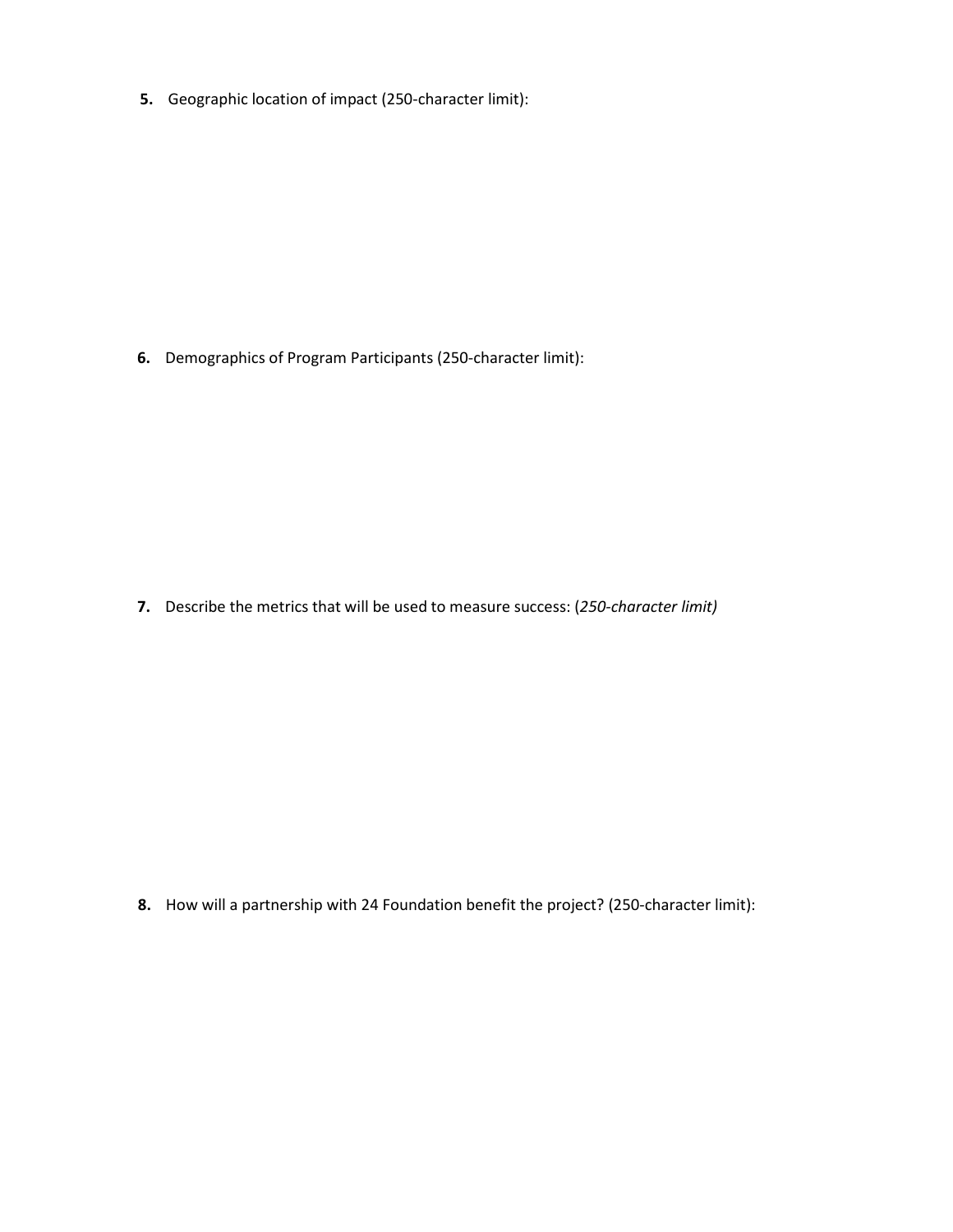**9.** 24 Foundation values collaboration with its beneficiaries. How can 24 Foundation and it's supporters engage with your organization throughout the grant term (either through the requested project/program or other organizational activities)? (*500-character limit)*

## **24 FOUNDATION 2023 GRANT APPLICATION AGREEMENT**

NAME OF ORGANIZATION: UNITAL AND A SERIES OF ORGANIZATION:

*I certify, to the best of my knowledge, that all information included in this proposal is correct. The taxexempt status of this organization is still in effect. If a grant is awarded to this organization, the proceeds of that grant will not be distributed or used to benefit any organization or individual supporting or engaged in unlawful activities. I acknowledge that completing this application does not automatically guarantee funding.* 

Full Name: \_\_\_\_\_\_\_\_\_\_\_\_\_\_\_\_\_\_\_\_\_\_\_\_\_\_\_\_\_\_\_\_\_\_

| Signature: | itie |
|------------|------|
|------------|------|

| Date: |  |  |  |  |
|-------|--|--|--|--|
|       |  |  |  |  |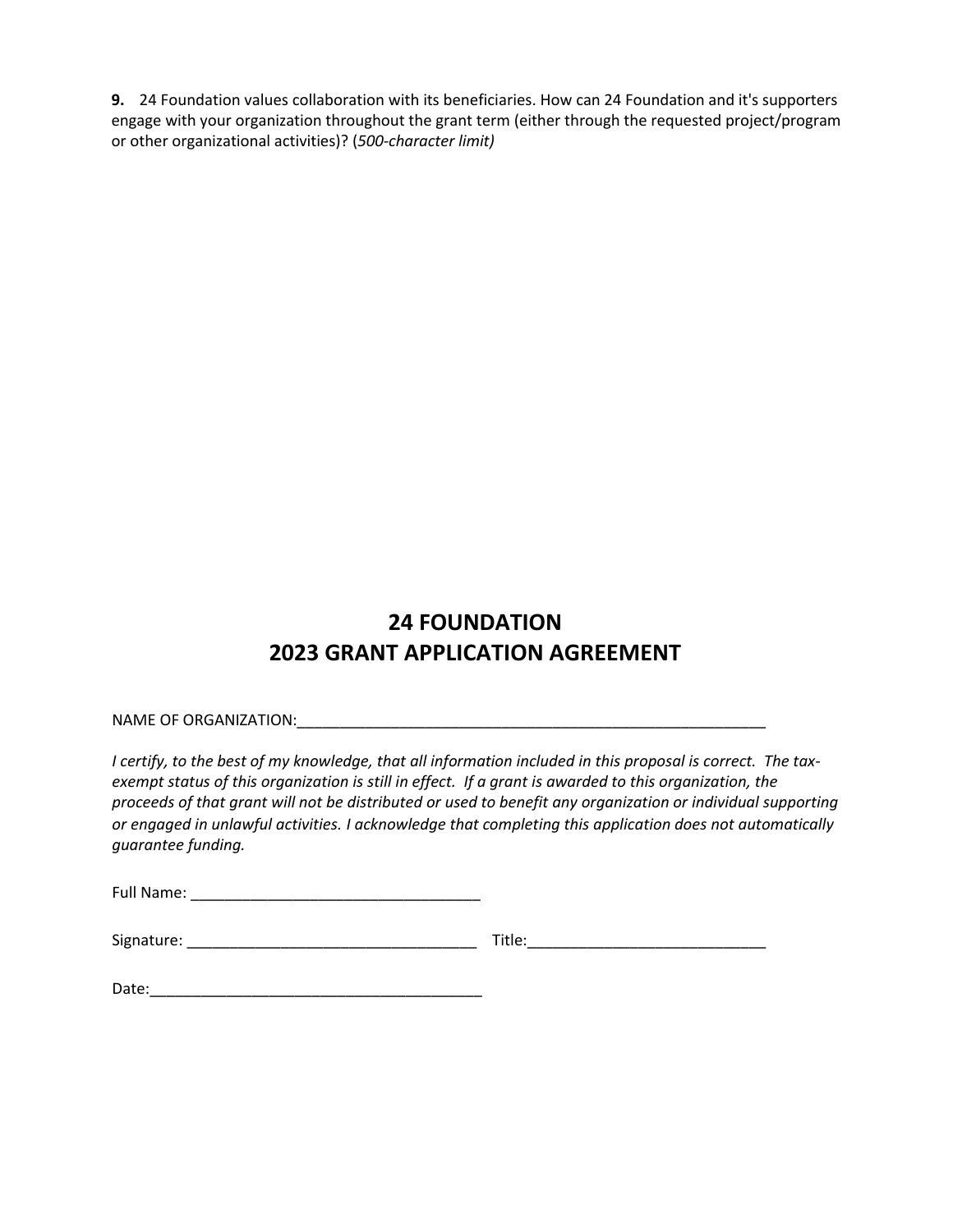# **OPTIONAL PROGRAM/PROJECT BUDGET WORKSHEET**

NOTE: This format is **OPTIONAL** and can serve as a guide to budgeting for smaller organizations. If you already prepare project budgets that contain this information, you may submit them in their original forms. Attach a narrative explaining the budget, if necessary.

### PROGRAM/PROJECT INCOME Fiscal Year: \_\_\_\_\_\_\_\_\_\_\_\_\_\_\_\_\_ (when

**you will use the funds)**

| <b>CONTRIBUTIONS</b>            | <b>COMMITTED</b>                | <b>PENDING</b> | <b>DECISION</b><br><b>DATE</b> |
|---------------------------------|---------------------------------|----------------|--------------------------------|
|                                 |                                 |                |                                |
| Government grants               | \$                              |                |                                |
| Foundations                     | \$                              |                |                                |
| Corporations                    | \$                              |                |                                |
| United Way                      | \$                              |                |                                |
| Individual contributions        | \$                              |                |                                |
|                                 | \$                              |                |                                |
|                                 | \$                              |                |                                |
|                                 | $\overline{\xi}$                |                |                                |
| Other                           | \$                              |                |                                |
| <b>Subtotal Contributions</b>   | $\overline{\boldsymbol{\zeta}}$ |                |                                |
| <b>EARNED INCOME</b>            |                                 |                |                                |
| Government contracts            | \$                              |                |                                |
| Fee for Service                 | \$                              |                |                                |
|                                 | \$                              |                |                                |
| Fundraising events and products | \$                              |                |                                |
| Membership income               | $\overline{\boldsymbol{\zeta}}$ |                |                                |
| In-Kind Support                 | \$                              |                |                                |
| Investment income               | \$                              |                |                                |
| Other (specify)                 | $\overline{\xi}$                |                |                                |
| <b>Subtotal Earned Income</b>   | $\overline{\xi}$                |                |                                |
| <b>TOTAL</b>                    | \$                              |                |                                |
| (Contributed plus Earned)       |                                 |                |                                |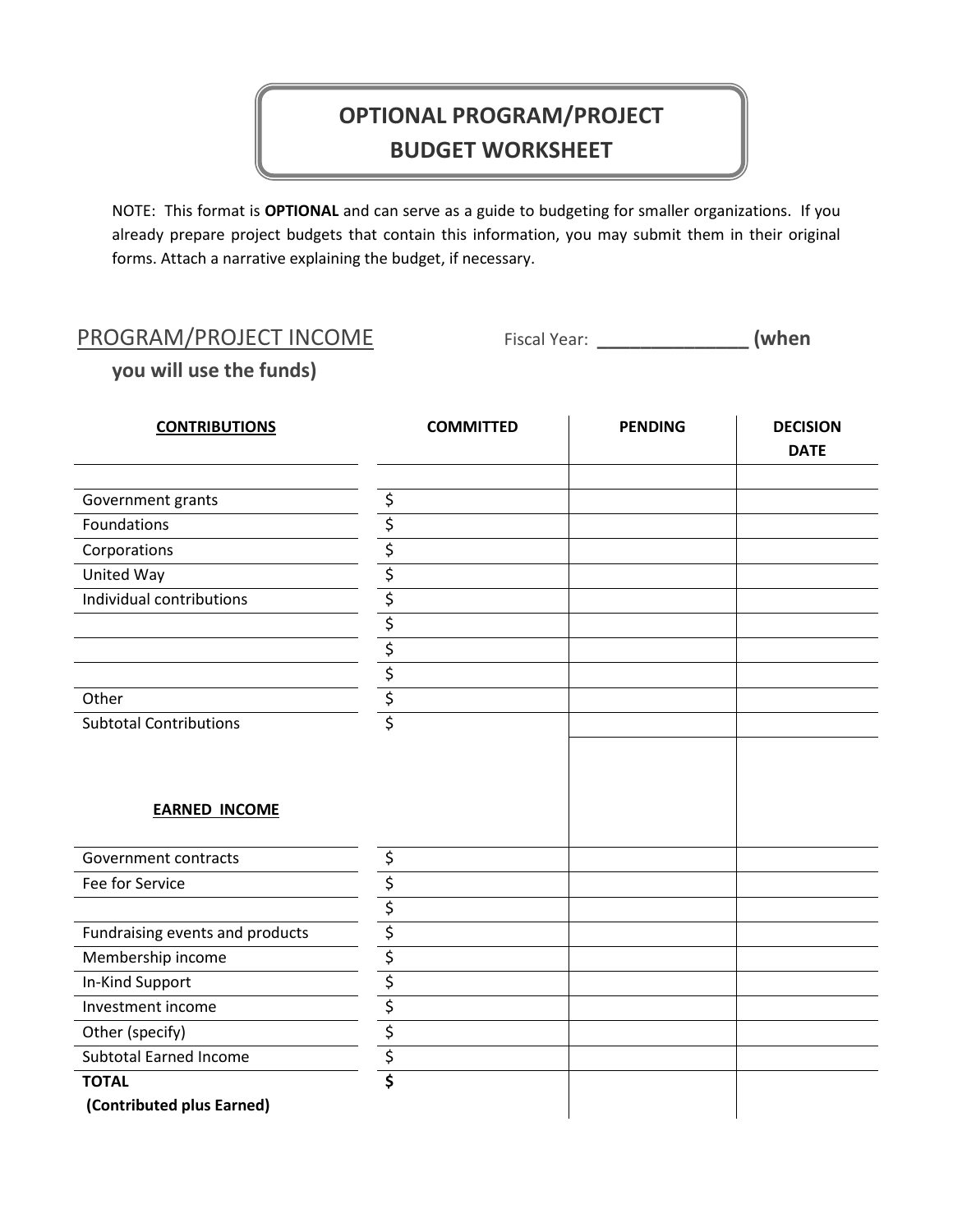#### PROGRAM/PROJECT EXPENSES

| <b>Item</b>                                                        | <b>Amount</b>           | %FT/PT |
|--------------------------------------------------------------------|-------------------------|--------|
| (allocate all indirect expenses in your project budget)            |                         |        |
| Salaries and wages (break down by individual position and indicate |                         |        |
| full or part-time)                                                 | \$                      |        |
|                                                                    | \$                      |        |
|                                                                    | $\overline{\xi}$        |        |
|                                                                    | \$                      |        |
|                                                                    | $rac{5}{5}$             |        |
|                                                                    |                         |        |
|                                                                    | $\overline{\mathsf{s}}$ |        |
| <b>SUBTOTAL</b>                                                    |                         |        |
|                                                                    |                         |        |
| Insurance, benefits and other related taxes                        | \$                      |        |
| Consultants and professional fees                                  | \$                      |        |
| Travel                                                             | \$                      |        |
| Equipment                                                          | \$                      |        |
| Supplies                                                           | \$                      |        |
| Printing and copying                                               | \$                      |        |
| Telephone and fax                                                  | $\overline{\xi}$        |        |
| Postage and delivery                                               | \$                      |        |
| Rent and utilities                                                 | \$                      |        |
| In-kind expenses                                                   | \$                      |        |
| Depreciation                                                       | $\overline{\xi}$        |        |
| Other (specify)                                                    | $\overline{\xi}$        |        |
|                                                                    | \$                      |        |
|                                                                    | \$                      |        |
|                                                                    | \$                      |        |
| <b>TOTAL EXPENSES</b>                                              |                         |        |
|                                                                    |                         |        |
| <b>Surplus/Deficit (Income less Expense)</b>                       | S                       |        |
|                                                                    |                         |        |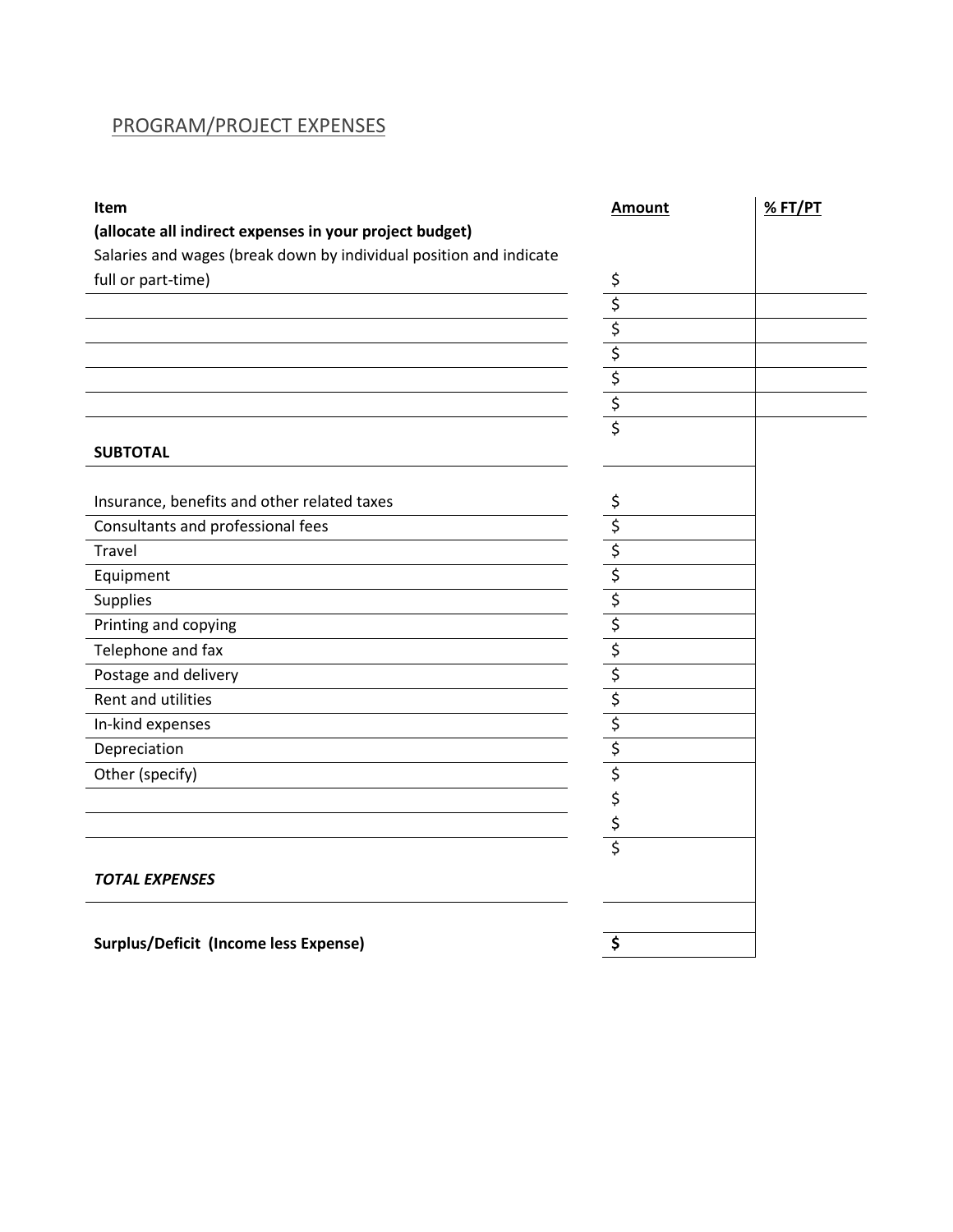# **OPTIONAL**

# **ANNUAL ORGANIZATIONAL BUDGET**

This format is **OPTIONAL** and can serve as a guide to budgeting. If you already prepare an organization budget that contains this information, you may submit it in its original forms. Attach a narrative explaining the budget, if necessary.

| <b>REVENUES</b>                         | FISCAL YEAR: University Property | <b>Number FTEs</b>                                                    |
|-----------------------------------------|----------------------------------|-----------------------------------------------------------------------|
| <b>Source</b>                           |                                  | (Number Full Time Equivalents (1 FT=1; 2PT = 1 etc.)<br><b>Amount</b> |
| <b>Contributed Support</b>              |                                  |                                                                       |
| Government grants                       |                                  | \$                                                                    |
| Foundations                             |                                  |                                                                       |
| Corporations                            |                                  |                                                                       |
| United Way or other federated campaigns |                                  |                                                                       |
| Individual contributions                |                                  | $\frac{1}{\sqrt{2}}$<br>$\frac{1}{\sqrt{2}}$<br>$\frac{1}{\sqrt{2}}$  |
|                                         |                                  |                                                                       |
| <b>Total Contributed Support</b>        |                                  | \$                                                                    |
| Earned                                  |                                  |                                                                       |
| Government contracts                    |                                  |                                                                       |
| Earned income                           |                                  |                                                                       |
| Fundraising events and products         |                                  | $\frac{1}{\sqrt{2}}$<br>$\frac{1}{\sqrt{2}}$                          |
| Membership income                       |                                  |                                                                       |
| In-kind support                         |                                  |                                                                       |
| Investment Income                       |                                  |                                                                       |
| Other (specify)                         |                                  | $\overline{\xi}$                                                      |
| <b>Total Earned</b>                     |                                  | \$                                                                    |
| <b>TOTAL REVENUES</b>                   |                                  | \$                                                                    |